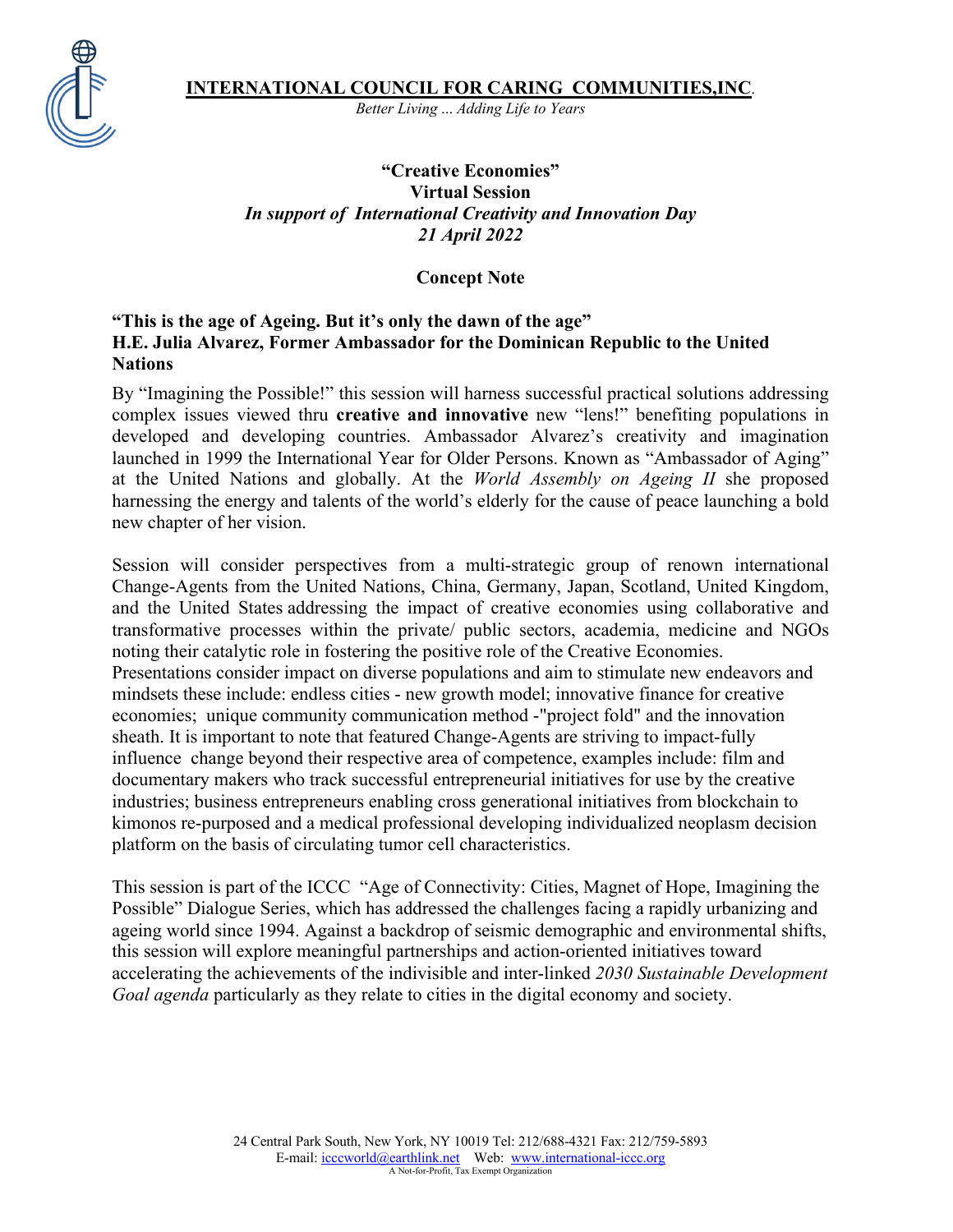*Better Living* ... *Adding Life to Years*

**Within 30 years, two-thirds of the world's population will live in urban areas and 90 per cent of urban growth will occur in less-developed regions. Using cutting edge creativity and innovation technologies in new ways it can enhance building sustainable cities and communities towards how to best narrow the rural and urban divide and connect their future for the decades ahead.**

Actions will be identified to delineate, develop, scale-up and implement programs related to local cultures. The Session includes exploring how a holistic approach, enhanced by technology and innovation, can help to facilitate the improvement with all levels of government*.* 

Recommendations will be reviewed by the relevant organizations including government decision-makers, and United Nations bodies and presented to related venues by enhancing related international hubs and highlighting contributions from industry leaders and entrepreneurs who are stimulating new mindsets and intergenerational empowerment.

### **Rather than a conventional Concept Note, The following attempts to capture the rich and random musings of the Change-Agents assembled today who have generously contributed their thoughts prior to this session for the purposes of stimulating the debate.**

### **"Play Hard, Work Hard"**

The main feature of creative economy is people's use of creative imagination for increasing the value of an idea. John Howkins came up with the concept of creative economy in 2001 to describe economic systems in which value depends on originality and creativity and not on traditional resources like land, labour and capital. In contrast to creative industries that are limited by specific sectors, the term "creative economy" describes the creativity of the economy as a whole. An economy is an area of the production, distribution and trade, as well as consumption of goods and services by different agents. Combining these two very standard definitions we can see that from a certain perspective the creatives economy represents the area of development for the future: play hard and work hard!

#### **"Decentralized Creative Economies"**

There are no original ideas in the creative space. Everyone is building blocks on top of someone else's oeuvre. We are gradually witnessing the shift from the creator as auteur to the recognition of collective authorship as a viable, valid strategy for creativity. This has been enabled from the gradual rise of peer to peer digital networks, where we have already witnessed the sharing of code and creative artefacts but also the construction of networks for privacy against central authorities and companies. Decentralised economies, built on collective authorship are now possible by using blockchain infrastructure. These economies can shift attention and are probably the solution towards critical current issues such as developing a circular economy or a non-extractive architecture.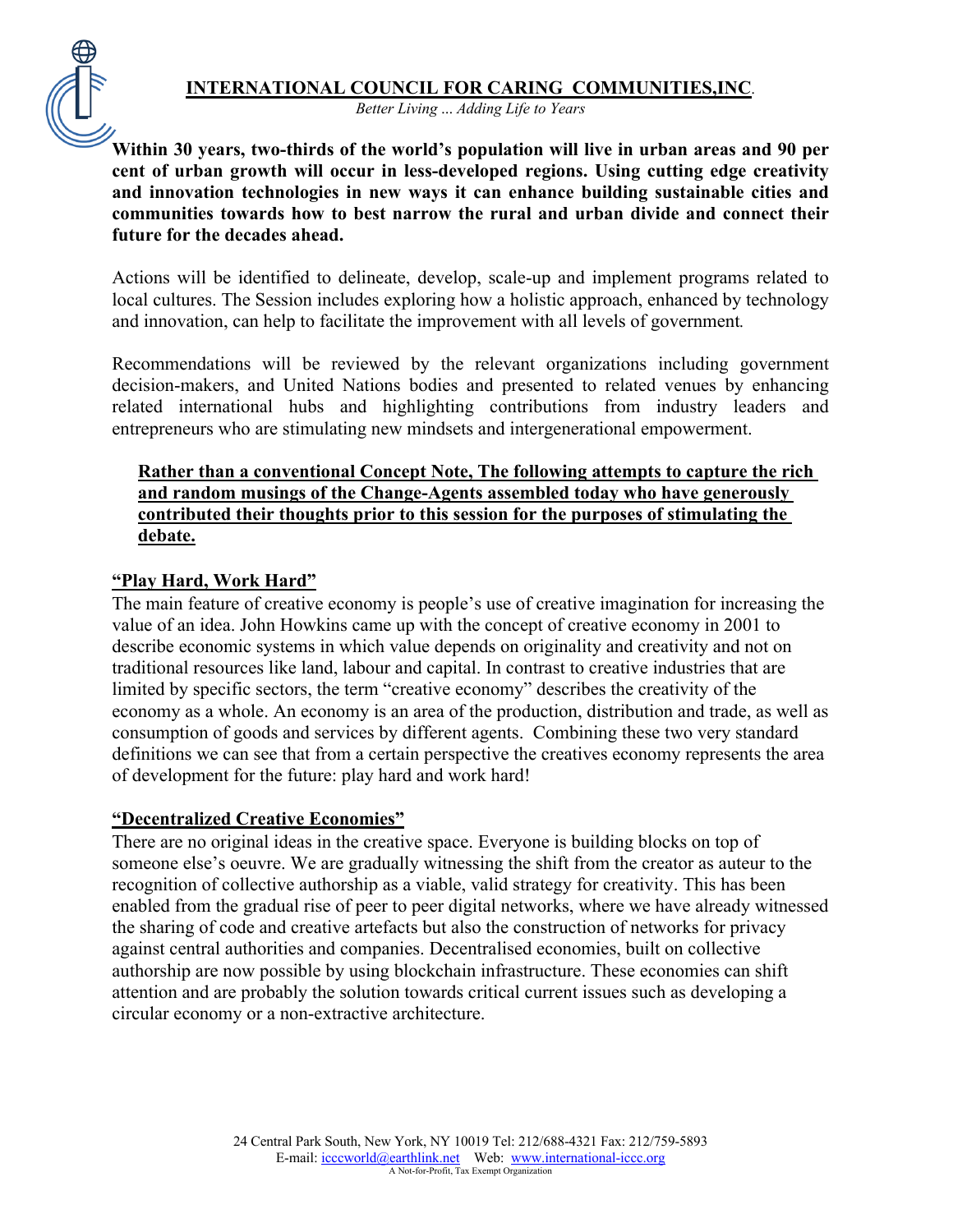*Better Living* ... *Adding Life to Years*

# **"Endless Cities – a New Growth Model"**

The connectivity of healthy living and urban planning are closely linked to urban economics and vice-versa. From the walkable streetscape, car-based distribution, people flow and changing nature of economic agencies such as investments and Crypto's are to name a few that triggers its past and future.

However, the innovation in Masterplan design strategy for population of 2.5 million was 5 decades ago and whilst most cities today exceeding this limit far and beyond. Is there a new urban growth model that can cater to populations over 10 or 20 million and yet provide the necessary comfort and adequate economic growth?

Endless cities new growth model with its computer aided and controlled growth explores some of these questions to cater this global challenge to accommodate people over 10 million people, learning from biological bottom up systems. It also tests how these new designs are to be realised into new or existing urban masterplans in the near future.

### **"Innovation, Transformation, Finance and Creative Economies"**

21st Century Creative Economies: A Societal Solution

The Creative Economies as a sector constantly re-invents and re-invigorates itself, It being currently worth 2.25 trillion dollars and accounting for 30 million jobs worldwide. It is now recognised that 'human creativity is the ultimate economic resource'.

It is clear that if we are to solve the world's problems, the creative economies with their sense of community building, their 'social enterprise' spirit (pinned by a strong ethical, moral fibre) and their focus on acts of communication (both human and machine) have to become central. My talk will examine some case studies to indicate how the creative economies are having a transformative effect in the communities they serve; and how innovation drives the sector. Where innovation occurs, finance naturally follows for nobody wants to miss the boat!

## **"An individualized Neoplasm Decision Platform on the Basis of Circulating Tumor Cell Charactertistics"**

Modern clinical medicine works with evidence based statistical data derived from thousands of patient outcomes. Individualization is provided by correlation of personal pathological cell characteristics with surface cell markers in a therapy study cohorte. However, some difficulties accompany this process: a. Cancer cells change during their multiple life cycles – therefore, initial pathological definitions might no longer be true for the filiae. b. The intersection between individual und statistical data is often small. c. The diversity of possible therapeutical approaches is not depicted by one or two possible substances. In order to face these problems, we have invented an all-in-one filter of circulating tumor cells, cultivation of cells in an incubator, bringing them together with 100 agents, measuring apoptosis in an illuminescence chamber, calculating the most beneficial mixture of substances, IT-connection of all machines to provide overall data. All reduced to the size of a shoebox.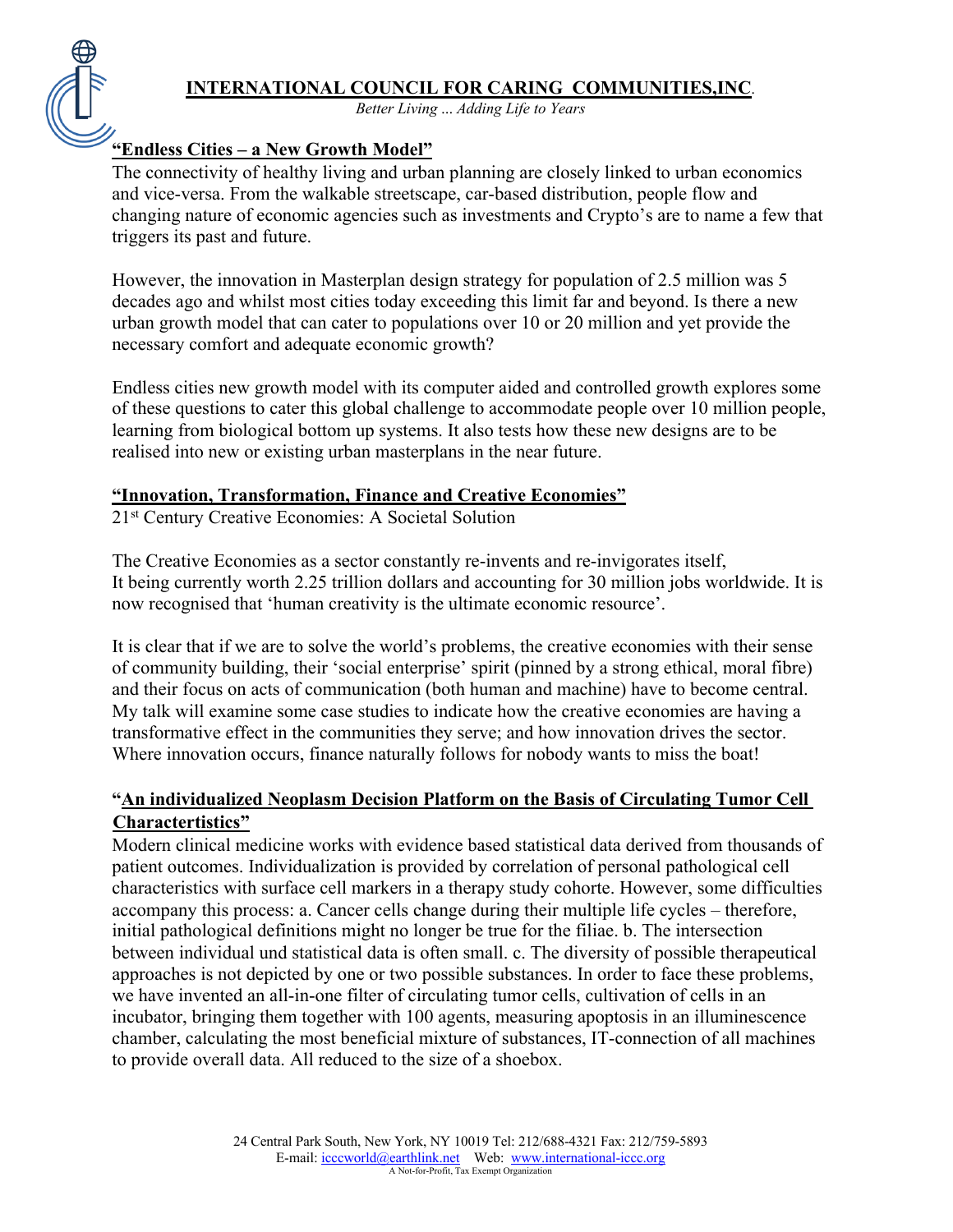

*Better Living* ... *Adding Life to Years*

# **"Project Fold"**

Project Fold is a community-based initiative that delivers informational origami horse constructs through participating local restaurants to spread cultural education and awareness of local community issues.

Origami is a traditional Japanese art form that involves folding a single piece of paper to create various different creations. It was selected to be the way in which Project Fold spreads informational pamphlets, as it not only is a distinct way to capture the attention of recipients but because the art form symbolizes how we can "fold" the world into wonderful possibilities through our own actions and commitments.

Local economies are dependent on a variety of external factors, and it is no different for a variety of different immigrant communities in my hometown of Los Angeles. With gentrification on the rise, many are leaving what they have called their homes for generations and are similarly closing many of the local businesses that help keep together the local community. With a burgeoning rise in the interest of experiencing and seeing different cultures, the hope of Project Fold is to have the tourists of these communities not only learn more about the culture they want to experience, but also leave a lasting impact by supporting local initiatives with funds or volunteer hours. By partnering with restaurants, this initiative reaches not only those eating in person, but those who order take out and delivery as well.

This initiative would not have been possible without the support of I-Hub at Dice. I-Hub at Dice hosted the Calling for Allyship program, which was a competition held to seek out Gen Z input on how to use allyship towards creating a more equitable future for all. Project Fold was a concept submitted to the competition, and after being selected as the winner for the high school division, was given the funding to be realized.

### **"Kimono Re-purpose Project"**

Daily life no longer requires women to wear Kimono, and massive amounts of quality Kimono sit dormant throughout Japan. There are abundance of beautiful cultural treasures sleeping waiting for 2<sup>nd</sup> life. Both Silk and Cotton Vintage Kimono are made to last for decades and the beauties of the fabrics can be enjoyed by women around the world. Interestingly, the technique and kimono designs go back to Middle East through Asia. Secondary objective of the project is bringing awareness of cultural connections.

This program focus on excess resources (Kimono) to mobilize women to create 2nd life cycle of Kimono through re-cycle, re-use or re-furbish in wide ranges of applications to bring joys to other women around the world where the resources can be utilized to beautify their environment (Fashion, Household. wherever textile can be applied) Kimono recycle can create economic activities which will bring market of Excess to market of Shortage.